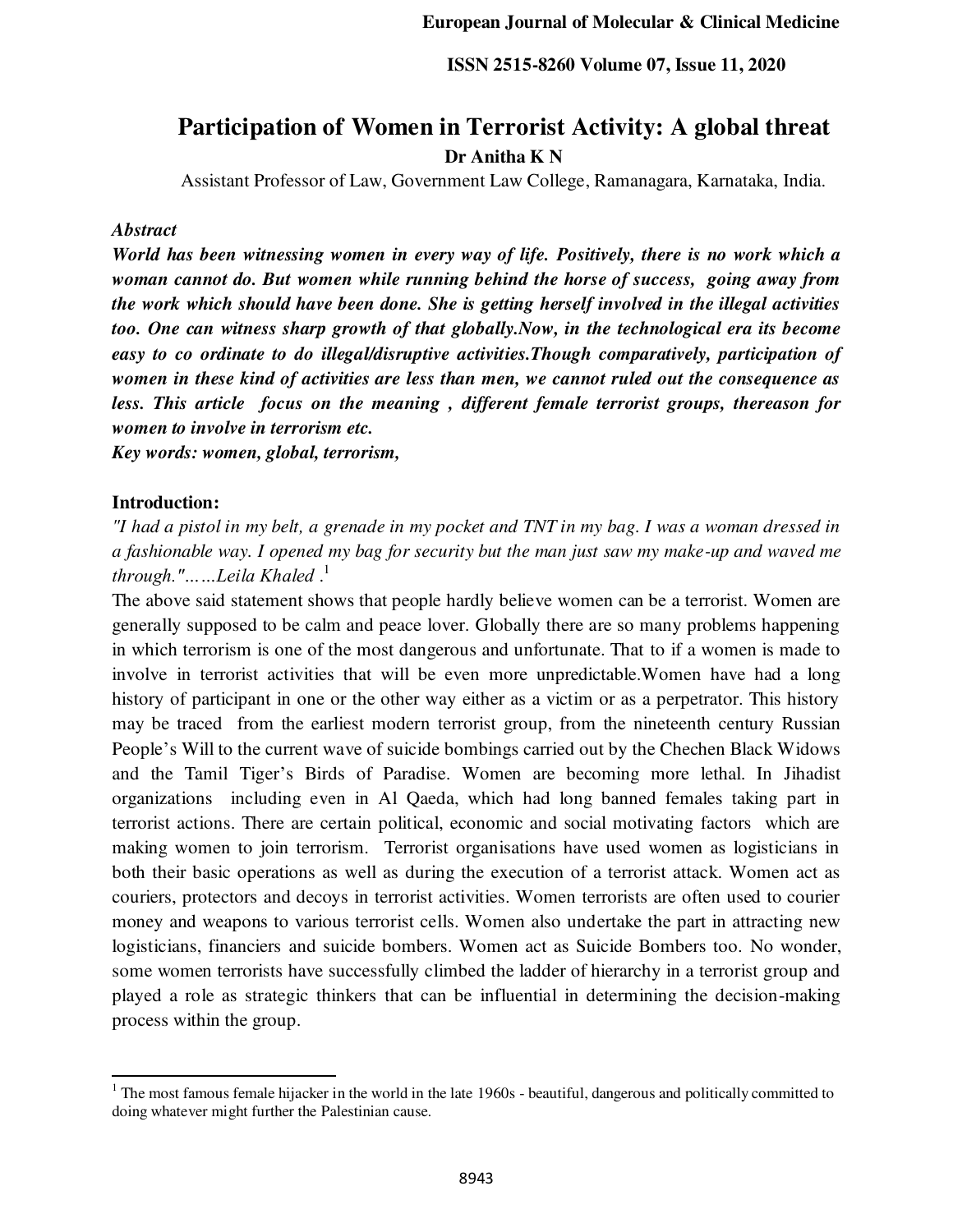## **Definition of Terrorism:**

Terrorism is the systematic use of [terror](https://www.merriam-webster.com/dictionary/terror) especially as a means of coercion.<sup>2</sup>Definitions of terrorism are usually complex and controversial and because of th[e inherent](https://www.merriam-webster.com/dictionary/inherent) ferocity and violence of terrorism, the term in its popular usage has developed an intense stigma. It was first coined in the 1790s to refer to the terror used during the [French Revolution](https://www.britannica.com/event/French-Revolution) by the revolutionaries against their opponents. The [Jacobin](https://www.britannica.com/topic/Jacobin-Club) party o[fMaximilien Robespierre](https://www.britannica.com/biography/Maximilien-Robespierre) carried out a [Reign of Terror](https://www.britannica.com/event/Reign-of-Terror) involving mass executions by th[e guillotine.](https://www.britannica.com/topic/guillotine) Although terrorism in this usage implies an act of violence by a state against its domestic enemies, since the 20th century the term has been applied most frequently to violence aimed, either directly or indirectly, at governments in an effort to influence policy or topple an existing regime.<sup>3</sup>

*United Nations:* The UN General Assembly Resolution 49/60 (adopted on December 9, 1994), titled "Measures to Eliminate International Terrorism," contains a provision describing terrorism: Criminal acts intended or calculated to provoke a state of terror in the general public, a group of persons or particular persons for political purposes are in any circumstance unjustifiable, whatever the considerations of a political, philosophical, ideological, racial, ethnic, religious or any other nature that may be invoked to justify them. The UN Member States still have no agreed-upon definition of terrorism, and this fact has been a major obstacle to meaningful international countermeasures. Terminology consensus would be necessary for a single comprehensive convention on terrorism, which some countries favor in place of the present 12 piecemeal conventions and protocols. Cynics have often commented that one state's "terrorist" is another state's "freedom fighter".

*The Arab Convention for the Suppression of Terrorism* was adopted by the Council of Arab Ministers of the Interior and the Council of Arab Ministers of Justice in Cairo, Egypt in 1998. Terrorism was defined in the convention as: Any act or threat of violence, whatever its motives or purposes, that occurs in the advancement of an individual or collective criminal agenda and seeking to sow panic among people, causing fear by harming them, or placing their lives, liberty or security in danger, or seeking to cause damage to the environment or to public or private installations or property or to occupying or seizing them, or seeking to jeopardize national resources.

*UN Security Council Resolution 1566* (2004) gives a definition: criminal acts, including against civilians, committed with the intent to cause death or serious bodily injury, or taking of hostages, with the purpose to provoke a state of terror in the general public or in a group of persons or particular persons, intimidate a population or compel a government or an international organization to do or to abstain from doing any act. A UN panel, on March 17, 2005, described terrorism as any act "intended to cause death or serious bodily harm to civilians or noncombatants with the purpose of intimidating a population or compelling a government or an international organization to do or abstain from doing any act."

<sup>&</sup>lt;sup>2</sup> https://www.merriam-webster.com/dictionary/terrorism

<sup>3</sup> https://www.britannica.com/topic/terrorism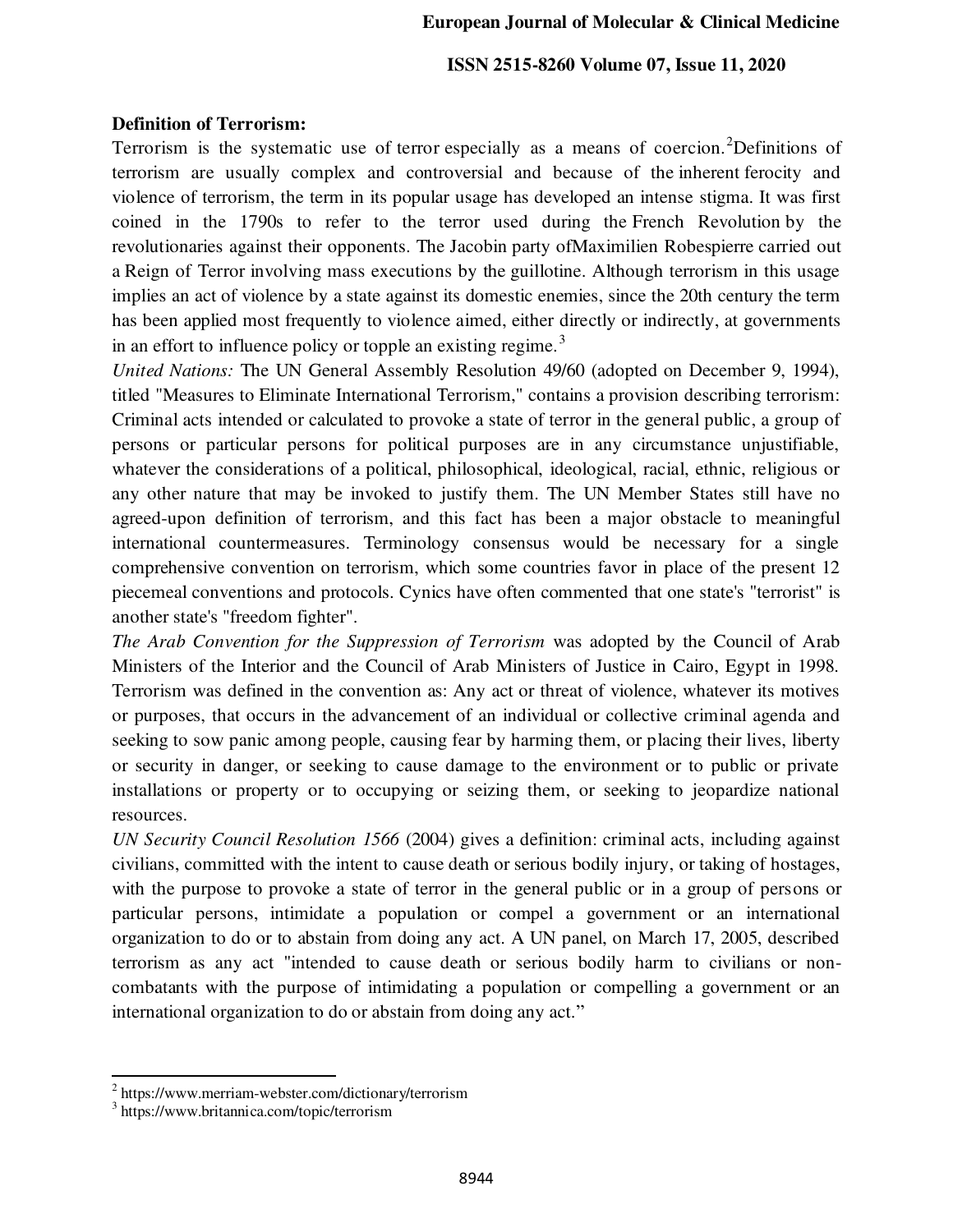*The European Union* defines terrorism for legal/official purposes in Art.1 of the Framework Decision on Combating Terrorism (2002). This provides that terrorist offences are certain criminal offences set out in a list comprised largely of serious offences against persons and property which: given their nature or context, may seriously damage a country or an international organization where committed with the aim of: seriously intimidating a population; or unduly compelling a Government or international organization to perform or abstain from performing any act; or seriously destabilizing or destroying the fundamental political, constitutional, economic or social structures of a country or an international organization.

*The United Kingdom's Terrorism Act 2000* defines terrorism to include an act "designed seriously to interfere with or seriously to disrupt an electronic system". An act of violence is not even necessary under this definition.

*The United States* has defined terrorism under the Federal Criminal Code. Title 18 of the United States Code defines terrorism and lists the crimes associated with terrorism. In Section 2331 of Chapter 113(B), defines terrorism as: "…activities that involve violent… or life-threatening acts… that are a violation of the criminal laws of the United States or of any State and… appear to be intended (i) to intimidate or coerce a civilian population; (ii) to influence the policy of a government by intimidation or coercion; or (iii) to affect the conduct of a government by mass destruction, assassination, or kidnapping; and…(C) occur primarily within the territorial jurisdiction of the United States…".

The difficulty in defining "terrorism" is in agreeing on a basis for determining when the use of violence (directed at whom, by whom, for what ends) is legitimate; therefore, the modern definition of terrorism is inherently controversial. The use of violence for the achievement of political ends is common to state and non-state groups. The majority of definitions in use has been written by agencies directly associated with government, and is systematically biased to exclude governments from the definition. The contemporary label of "terrorist" is highly pejorative-- it denotes a lack of legitimacy and morality. As a practical matter, so-called acts of "terrorism" or terrorism are often a tactic committed by the actors as part of a larger military or geo-political agenda.<sup>4</sup>

### **Historical Review of Female Terrorism:**

֦

Throughout history, women have played extensive roles in the planning and executing of terrorist activities. These women come from diverse geographical, social, political, and economic backgrounds and are motivated to participate for a variety of reasons. For the past few decades , women have been directly involved in many international or domestic conflicts.<sup>5</sup> Countries that have experienced women in terrorist or militant organizations include Afghanistan, Angola, Burundi, Colombia, Democratic Republic of Congo, El Salvador, Ethiopia, Eritrea, Guatemala,

<sup>4</sup> https://dema.az.gov/sites/default/files/Publications/AR-Terrorism%20Definitions-BORUNDA.pdf

<sup>&</sup>lt;sup>5</sup> Kim Jordan and MyriamDenov, "Birds of Freedom? Perspectives on Female Emancipation and Sri Lanka's Liberation Tigers of Tamil Eelam," Journal of International Women's Studies 9, no. 1 (November 2007): 42.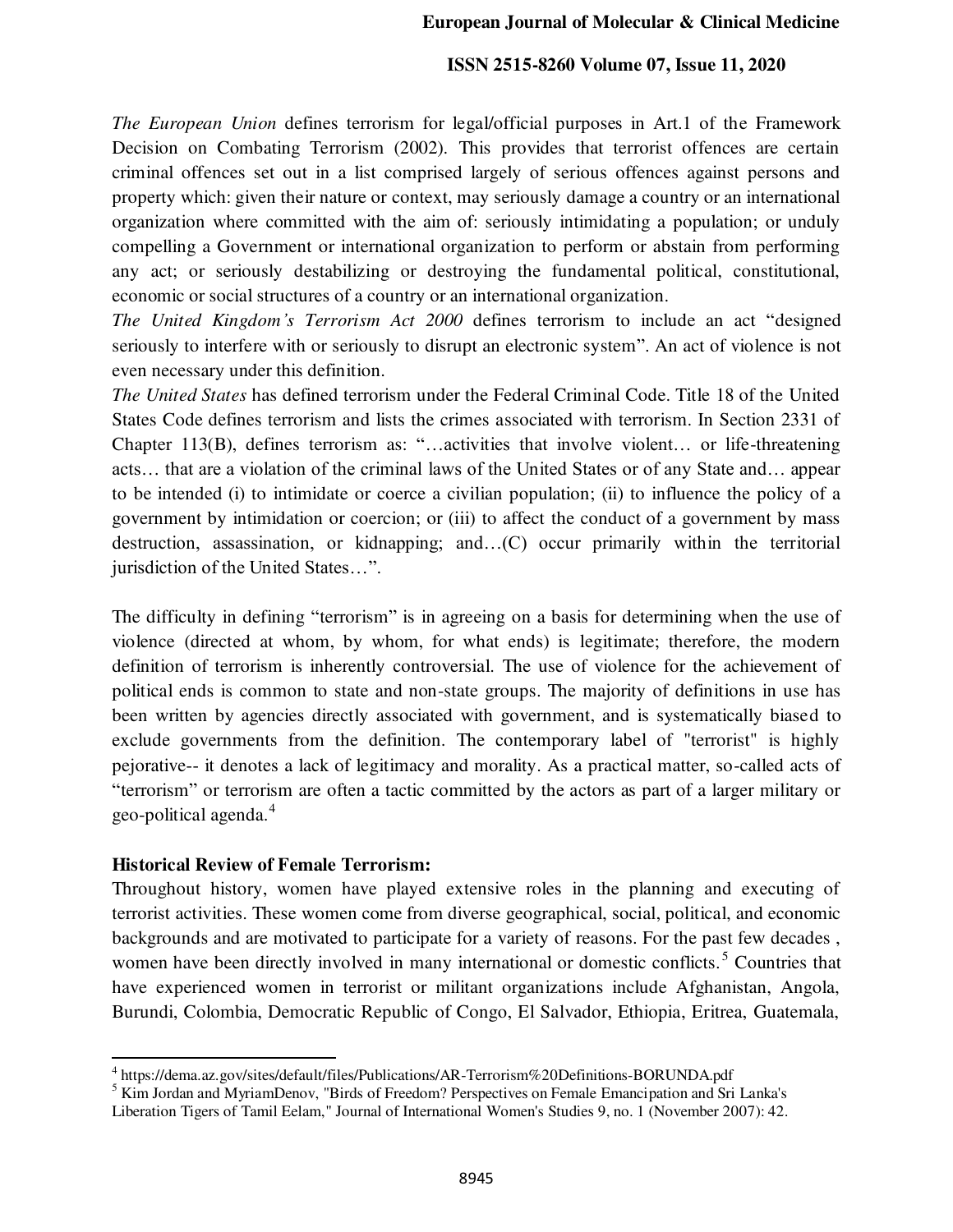Iraq, Lebanon, Liberia, Macedonia, Nepal, Peru, Philippines, Sierra Leone, Sri Lanka, Sudan, Zimbabwe, and many others. <sup>6</sup>Within these conflicts, the percentage of female fighting forces varies extensively depending on the region, but most estimates vary between 10% - 30% of the combatants as females.<sup>7</sup> It is evident that in the contemporary operating environment women play significant roles in conflict. The foundation for these roles dates back to at least the end of the 19th century, with the involvement of women in the insurgency against the Russian government.

One of the first well-documented cases of women involved in terrorism was the assassination of Tsar Alexander II of Russia in 1881. Sophia Perovskaya initiated the attack by signaling fellow members of the radical revolutionary group known as NarodnayaVolya, or the People's Will.<sup>8</sup> Ten of the original twenty-nine members of the executive committee were females, and eleven terrorist attacks were conducted by women from 1905 -1908.<sup>9</sup> Two of the eight conspirators directly involved with the attack on the Tsar were women, including Perovskaya and GesyaGelfman. Women involved with the People's Will were devoted to violence and extremist behavior and saw terror and their own heroic self-sacrifice as an end in itselfl and believed the ultimate test of their commitment and devotion to the revolution was their willingness to die.<sup>10</sup> This fanatical dedication to a cause encouraged women to take increasingly dangerous and important leadership roles in the People's Will.

## **Terrorist Organisations:**

**al-Qaeda (AQ):**Women in al-Qaeda (AQ) play a number of roles within the organization, but a majority of the women operates outside of the public eye encouraging and supporting AQ's next generation of terrorists. Osama bin Laden, the founder of al-Qaeda, said" women are playing an essential role as supporters, facilitators, and promoters in carrying out the Jihad" <sup>11</sup>. Women frequently act as recruiters and ideological supporters in AQ. There was an online periodical, *al-Khansaa*, published by the Women's Information Bureau of al-Qaeda in the Arabian Peninsula in 2004 indoctrinates that the goal of a woman is also to become a Shahid. <sup>12</sup>*Al-Shamihka*, *another woman magazine*encourage women who have lost their husbands to take revenge, a common motivation for female participants throughout global terrorist organizations.<sup>13</sup>

<sup>6</sup> Ibid., 42.

 $^7$  Ibid., 42.

<sup>&</sup>lt;sup>8</sup> Nation Master.com, Sofia LvovnaPerovskaya, http://www.nationmaster.com/encyclopedia/Sophia-Lvovna-Perovskaya (accessed 10 th March, 2016).

<sup>&</sup>lt;sup>9</sup> Amy Knight, "Female Terrorists in the Russian Socialist Revolutionary Party," Russian Review 38 (1979): 139. <sup>10</sup> Knight, "Female Terrorists in the Russian Socialist Revolutionary Party," 149.

<sup>&</sup>lt;sup>11</sup> Von Knop, K. (2007). The female jihad: Al Qaeda's women. Studies in Conflict and Terrorism,  $30(5)$ ,  $396-414$ at 405.

 $12$  Supra 12, p407

<sup>&</sup>lt;sup>13</sup> Al-Maamoun, A. (2014, May 24). "Al-Shamikha": Your modern guide to jihad. Raseef22. Retrieved from http://raseef22.com/News-Detail/1054/Al-Shamikha%E2%80%9D-Your-Modern-Guide-to-Jihad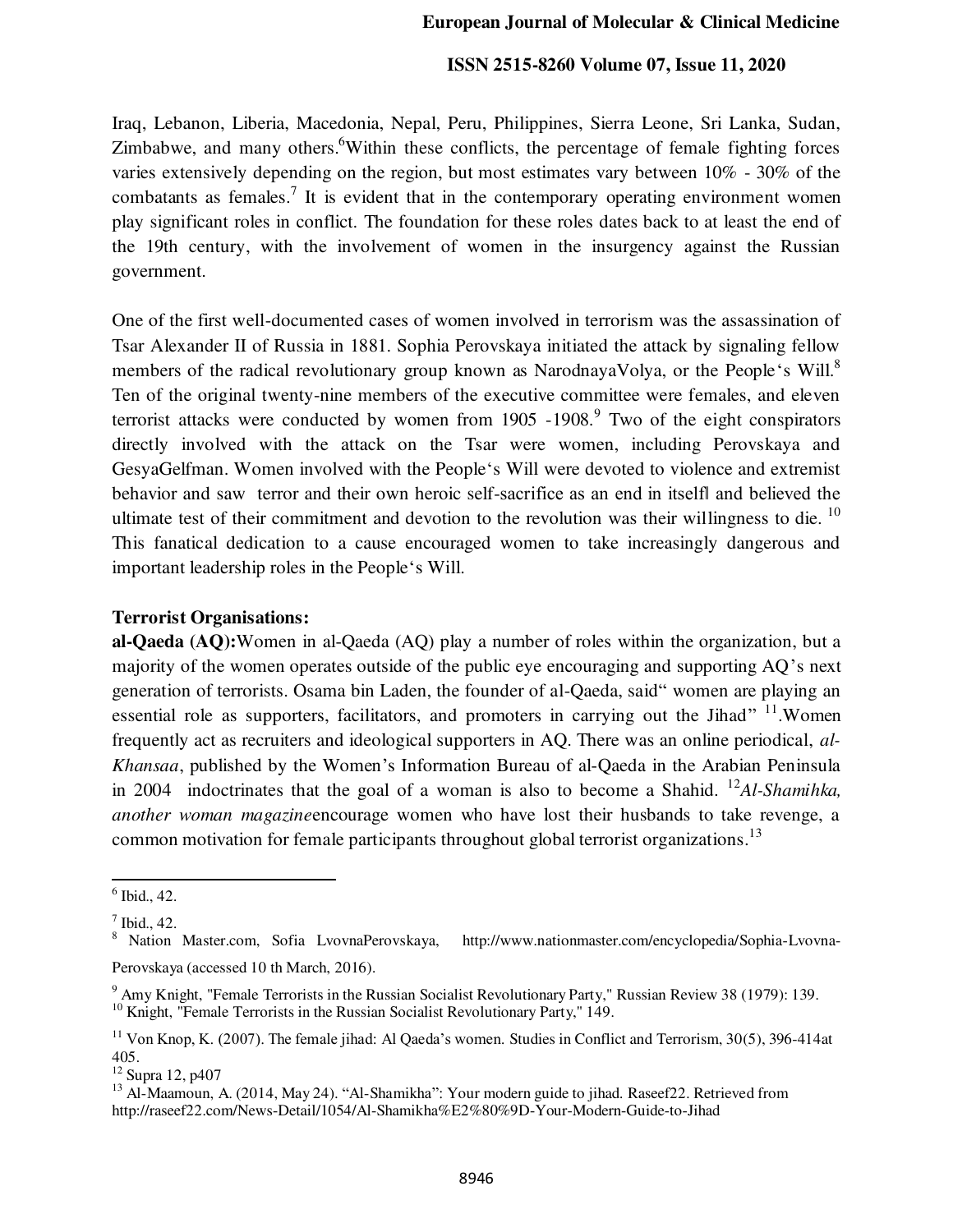Women also play a strong role as recruiters in al-Qaeda. Cunningham <sup>14</sup> states "women's use of, and influence over, technology has the potential to affect female standing within groups and their overall operational roles". Umm Osama, founder of all female unit indicated that it would be a female suicide branch; this statement created a number of comments from men who still believe that women's support of AQ should be done mostly as support for their husbands and sons, not in a combat role <sup>15</sup>. Women involved in Jabhat al-Nusra, the Syrian branch of al-Qaeda, are supporting the organization through intelligence gathering and even a few combatants. Their roles as combatants are still discouraged by a majority of the men in the organization  $16$ . Aafia Siddiqui, also known as "Lady al Qaeda," is wanted by jihadi groups all over the world. Siddiqui was arrested by the U.S. in 2008. It is important to note that her role was likely related to the logistical and technical support of AQ. This role is not as known for female involvement in AQ, but it is still a role that some women have played in the past<sup>17</sup>.

**The Black Widows:**Women play a significant role in the Chechen Black Widows; the group has been active since their first attack on June 7, 2000. This act was committed when "KhavaBarayev, cousin of well-known Chechen filed commander ArbiBarayev, and Luisa Magomadova drove a truck filled with explosives into the temporary headquarters of an elite OMAN (Russian Special Forces) detachment in the village of Alkhan Yurt in Chechnya<sup>18</sup>. One motivating factor for the Black Widows is revenge. They were named by the international press as the Black Widows "when it became clear that many were acting in revenge for the deaths of their husbands, sons, and brothers<sup>"19</sup> Chechen women are also motivated by the desire to restore honor to themselves and their families.

Following the Dubrovka hostage incident in 2002, media outlets released a pre-recorded video that arrived the day before the hostage taking situation. As noted by one of the women in the recording sent to the media, "We might as well die here as in Chechnya however we will die taking hundreds of nonbelievers with us".<sup>20</sup>This desire to exact revenge for family members indicates a lack of coercion by other Black Widows. There is a personal motivation for women to join the Black Widows which increases the likelihood that the organization will continue to procure new members.

**Hamas:** It isalso known as the Islamic Revival Movement, is a conservative terrorist organization in Israel. This organization held control as the leading political power of the Gaza

<sup>&</sup>lt;sup>14</sup> Cunningham, K. (2007). Countering female terrorism. Studies in Conflict and Terrorism, 30(2), p 114.

<sup>&</sup>lt;sup>15</sup>Cragin, R. K. & Daly, S. A. (2009). Women as terrorists: Mothers, recruiters, and martyrs. Santa Barbara, CA: Praeger Security International.

<sup>&</sup>lt;sup>16</sup>Abouzeid, R. (2014, July 20). Syrian al-Qaeda women: Searching for combat, martyrdom on the front lines. Al Jazeera. Retrieved from http://america.aljazeera.com/articles/2014/7/20/syrian-women-qaedarebels.html

<sup>&</sup>lt;sup>17</sup> Harris, S. (2014, August 26). Lady al Qaeda; The world's most wanted woman. Foreign Policy. Retrieved from http://www.foreignpolicy.com/articles/2014/08/26/lady al qaeda the worlds most wanted woman

 $18$ Speckhard, A. &Akhmedova, K. (2006). Black Widows: The Chechen female suicide terrorists. In Yoram Schweitzer (Ed.), Female suicide bombers: Dying for equality? (63-80). Tel Aviv: Tel Aviv University. <sup>19</sup> Supra, p 63

 $^{20}$ CNN (2002, Oct. 25) Gunmen release chilling video. Retrieved from

www.archives.cnn.com/2002/world/europe/oct/28/moscow.siege.video/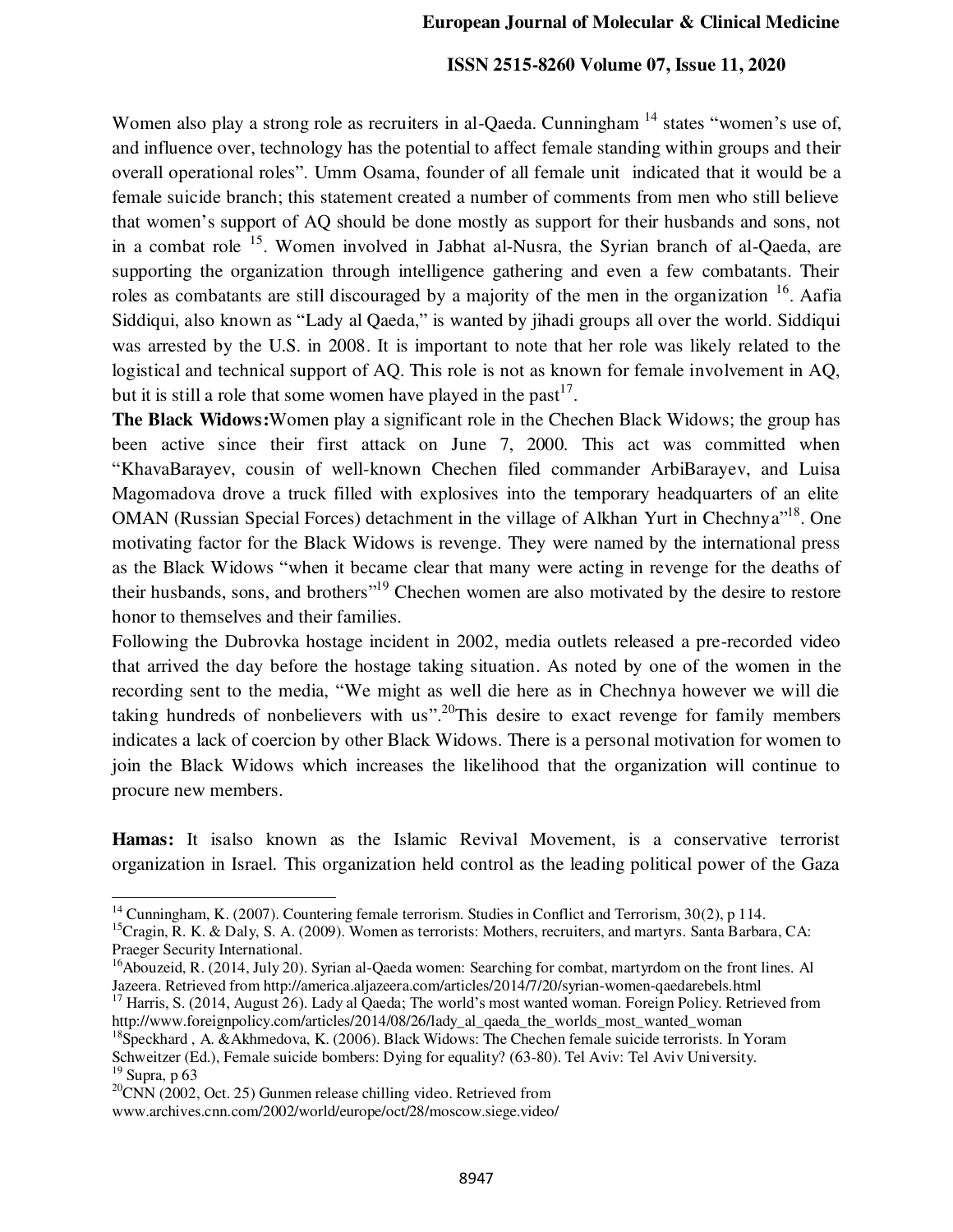Strip from 2007 to June of 2014. There is currently a political union between Fatah and Hamas to govern Gaza. Fatah was previously the leading political power of the West Bank. Hamas has women involved in their organization, however they are seen in more of a logistical and support role than a leadership role.While Hamas is considered an extremely conservative organization, they have used women. While in prison, at-Tamimi is seen as "a symbol of the Palestinian resistance and then new feminine face of Hamas"<sup>21</sup>.

**The Tamil Tigers:**The Tamil Tigers, also known as LTTE, was a terrorist organization formed to combat the Sri Lankan government in the late 1970s and defeated in 2009. The organization engaged in activities meant to further their intention to create a separate state for the Tamil people of Sri Lanka. The Black Tigers, sometimes referred to as the Freedom Birds, was a branch within the organization which was considered the suicide wing of the LTTE. The fact that a significant percentage of women were involved in the suicide branch of the organization indicates that the Tamil Tigers were accepting, at least to a certain degree, of women's involvement in their organization. However, there were certain parameters put in to place to ensure that women's involvement was still culturally acceptable. For example, "female Black Tigers are separated from their male counterparts, and relationships are not allowed to develop between them"<sup>22</sup>. In addition to using women from a tactical standpoint, it was noted that "there was a psychological advantage to be gained using women to defeat the Sri Lankan military in a country where women were seen as second-class citizens".<sup>23</sup> For women who were already assaulted or raped, joining the LTTE was a chance for redemption. For those who are sexually assaulted, "Tamil women are considered 'damaged goods' and social customs prevent them from getting married or bearing children<sup>"24</sup>. The Tamil people held their own elections in 2000 and elected the LTTE as their governmental representation.<sup>25</sup>The role of woman in the LTTE was solidified in 1983 with the establishment of an entire division of women called the Women's Front of the Liberation Tigers. Female leadership took over the Women's Front in 1989.<sup>26</sup>

**Black September:** It was a terrorist organization whose members supported the Popular Front for the Liberation of Palestine (PFLP). PFLP terrorists hijacked four airliners in September 1970 and demanded the release of several members of a Palestinian Liberation unit that were being held in Israel. <sup>27</sup> Leila Khaled, a Palestinian woman, was in charge of the fourth hijacking and

<sup>&</sup>lt;sup>21</sup>Bloom, M. (2011). Bombshell: Women and terrorism. Philadelphia, PA: University of Pennsylvania Press at p 112.

<sup>&</sup>lt;sup>22</sup>Cragin, R. K. & Daly, S. A. (2009). Women as terrorists: Mothers, recruiters, and martyrs. Santa Barbara, CA: Praeger Security International at p 67.

<sup>&</sup>lt;sup>23</sup> Bloom, M. (2011). Bombshell: Women and terrorism. Philadelphia, PA: University of Pennsylvania Press at p 153.

<sup>&</sup>lt;sup>24</sup> Von Knop, K. (2007). The female jihad: Al Qaeda's women. Studies in Conflict and Terrorism,  $30(5)$ , p 400.

 $^{25}$  Liberation Tigers of Tamil Eelam, Official website of the Peace Secretariat of the LTTE, (2003), www.ltteps.org <sup>26</sup> Jordan, "Birds of Freedom? Perspectives on Female Emancipation and Sri Lanka's Liberation Tigers of Tamil Eelam," 46.

<sup>&</sup>lt;sup>27</sup> Paige Whaley Eager, From Freedom Fighters to Terrorists: Women and Political Violence, (Burlington, VT: Ashgate Publishing Group, 2008), 186.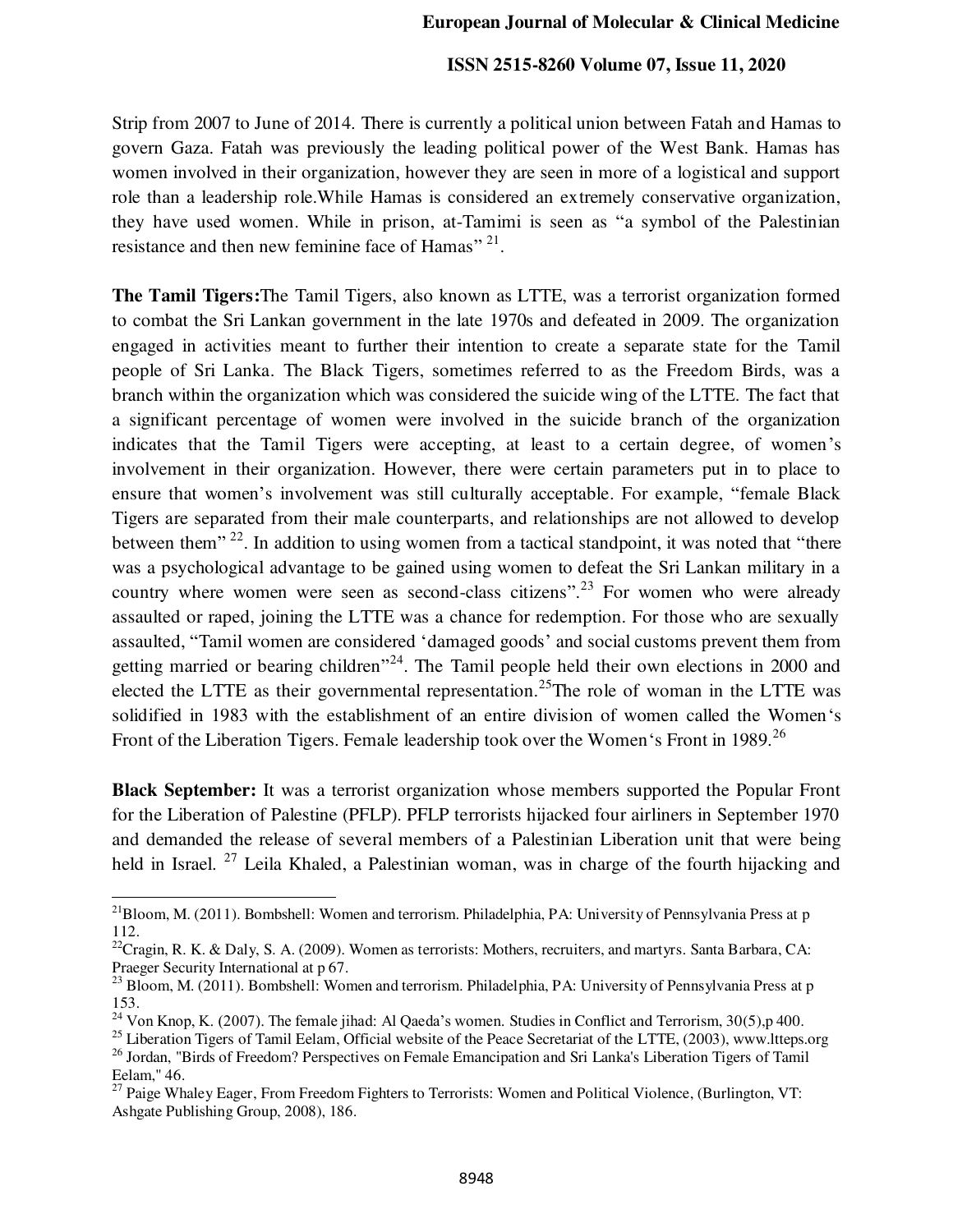was arrested when the plane landed in London.<sup>28</sup> One week later, the PFLP hijacked another aircraft and demanded the release of Khaled. In the end, the negotiation and release of Khaled was coerced after the PFLP blew up the three remaining hijacked aircraft and demanded the exchangeof Khaled for the passengers. The Palestinian cause was broadcast around the globe and Khaled became a sex symbol for her cause and revolutionaries worldwide.<sup>29</sup>Despite this early example of a female filling a dominant role in Palestinian militant organizations<sup>30</sup>, female suicide bombers are a relatively new phenomenon across the region. The first recorded incident was in 1985 when Khyadali Sana killed two soldiers of the Israeli Defense Force (IDF) in Lebanon. Sana was seventeen years old and a member of the Syrian Social Nationalist Party when she drove a car bomb into an IDF convoy.<sup>31</sup> Known as the —Bride of the South, the success of the attack carried out by Sana influenced more women to become terrorists.<sup>32</sup> Since then, women have increasingly become involved in terrorist organizations and have carried out a variety of terrorist attacks.

**The Black Widows**: This is a female terrorist organization that provided support in the struggle for Chechen independence. The organization developed their own unique uniform to distinguish themselves from regular Chechen rebel units that includes being completely dressed in black with a martyr's belt' filled with explosives as a unique accessory.<sup>33</sup> It is widely believed that the term Black Widows'comes from the fact that many of the women are widows or family members of individuals killed by the Russian military in Chechnya. <sup>34</sup> On June 7, 2000, KhavaBarayeva and Luisa Magomadova became known as the first Black Widows‖ after they drove a truck into the headquarters of a Russian Special Forces detachment in the village of Alkhan Yurt in Chechnya.<sup>35</sup> They were not only female suicide bombers, but they were the first suicide bombers used during the Chechen conflict. The Chechen rebels have used females in terrorist roles to a great extent throughout the struggle against Russia, and it is estimated that 42 percent of Chechen suicide bombers have been women.<sup>36</sup>The organization gained widespread international attention after being significantly involved in the two largest hostage incidents associated with suicide terrorism. These two incidents were the takeover of the Dubrovka Theater in Moscow and the Beslan School in North Ossetia.

<sup>28</sup> Ibid., 186.

 $^{29}$  Eager, From Freedom Fighters to Terrorists: Women and Political Violence, 185.

<sup>&</sup>lt;sup>30</sup> Debra D. Zedalis, "Beyond the Bombings: Analyzing Female Suicide Bombers," in Female Terrorism and Militancy: Agency, Utility and Organization, by Cindy D. Ness, (New York, NY: Routledge, 2008), 49.

<sup>31</sup> Debra D. Zedalis, Female Suicide Bombers, Monograph, (Carlise, PA: Strategic Studies Institute, 2004), 2.

<sup>&</sup>lt;sup>32</sup>Yoram Schweitzer, Female Suicide Bombers for God. Tel Aviv Notes 88, (Jaffee Center for Strategic Studies, Tel Aviv: Tel Aviv University, October 9, 2003), 3.

<sup>33</sup> Ryan Chilcote, "Russia's 'Black Widows' Wreak Terror," CNN, (September 3, 2004),

http://edition.cnn.com/2004/WORLD/europe/09/01/russia.widows/index.html

<sup>&</sup>lt;sup>34</sup> Jane's Intelligence Digest, Deadlier Than the Male? Briefings, (Surrey, U.K.: Jane's Information Group, 2003), 1. <sup>35</sup> Anne Speckhard and KhaptaAkhmedova, "Black Widows and Beyond," in Female Terrorism and Militancy:

Agency, Utility and Organization, by Cindy D. Ness, (New York, NY: Routledge, 2008), 100.

<sup>36</sup> Ibid., 100.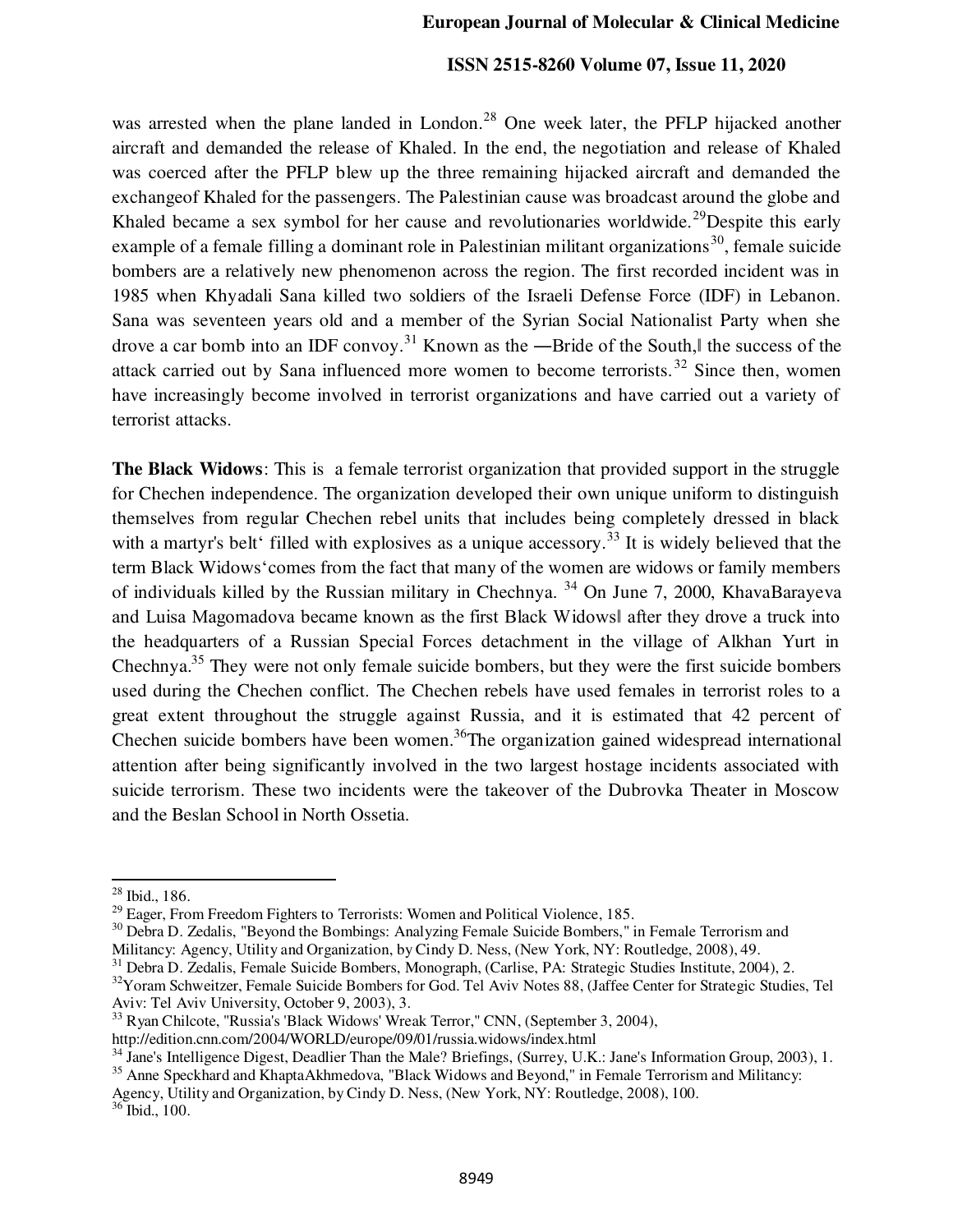#### **European Journal of Molecular & Clinical Medicine**

## **ISSN 2515-8260 Volume 07, Issue 11, 2020**

#### **The Rising Importance of Women in Terrorism:**

In the contemporary operating environment, it is becoming more advantageous and more acceptable for terrorist organizations to turn to females to enhance their ability to accomplish political or ideological objectives. Terrorist organizations actively recruit females for a variety of reasons, which include increasing the number of combatants, gaining a tactical advantage, generating media attention, and eliciting a distinctive psychological impact on an external audience.<sup>37</sup>Females can provide advantages to extremist organizations that are in serious need of a resurgence of resources or publicity to further or even continue their cause. Many organizations see the female gender as an untapped resource and are increasingly willing to make concessions in their ideology to include women in their ranks. Increasing female involvement is also a good recruiting technique for influencing males to join, since in many cultures women are a dominant influence in family life but are not allowed to be involved in the larger society. The Islamic religion also believes that women should not be involved in extremist activities and as a result males are shamed into participating, rather than allowing women to perform the cultural or religious responsibility of men.<sup>38</sup> The increasing role of women in terrorist organizations in many cases can be attributed to meet a need or a shortage within the organization. Terrorist organizations are struggling with a shortage of available personnel with so many males being captured, killed, or unwilling to support the cause.<sup>39</sup> Use of female terrorists also produces a tactical advantage, since they generally do not receive the same scrutiny by security forces on patrol or at gates or check points. Women have become a tactical innovation because they deviate from the established counterterrorist profiles and stereotypes. <sup>40</sup>Female terrorists also provide additional international media attention for a terrorist organization, since news of a woman killing or threatening to kill innocent civilians is socially a more remarkable event than one conducted by a man.

#### **Motivations of Women to Support Terrorism:**

**Grief or Revenge for Loss:** Grief is a significant motivation that draws wives, mothers, or daughters into extremist organizations. The loss of a dominant male figure in their lives has a tremendous emotional, physical and financial impact. In most cases, the loss of the loved one was a perceived injustice at the hands of a Western occupying nation in a country such as Afghanistan or Iraq. A predator strike into a remote village in Afghanistan or casualty from a U.S. operation in Iraq is difficult for a mother to understand, and extreme grief will often turn to the desire for revenge. Although personal tragedy or revenge is one of the most prevalent motivations for women to conduct or support terrorist activities, one must also allow that at least some women are motivated by belief or ideology.

<sup>&</sup>lt;sup>37</sup>Zedalis, "Beyond the Bombings: Analyzing Female Suicide Bombers," 50.

<sup>&</sup>lt;sup>38</sup> Dickey, "Terror: Women of Al Qaeda," 29.

<sup>&</sup>lt;sup>39</sup> Alisa Stack-O'Conner, —Picked Last: Women in Terrorism, Joint Forces Quarterly 44, 1st Quarter (2008), 98.

<sup>40</sup> Bloom, Women as Victims and Victimizers, (accessed March 13, 2016).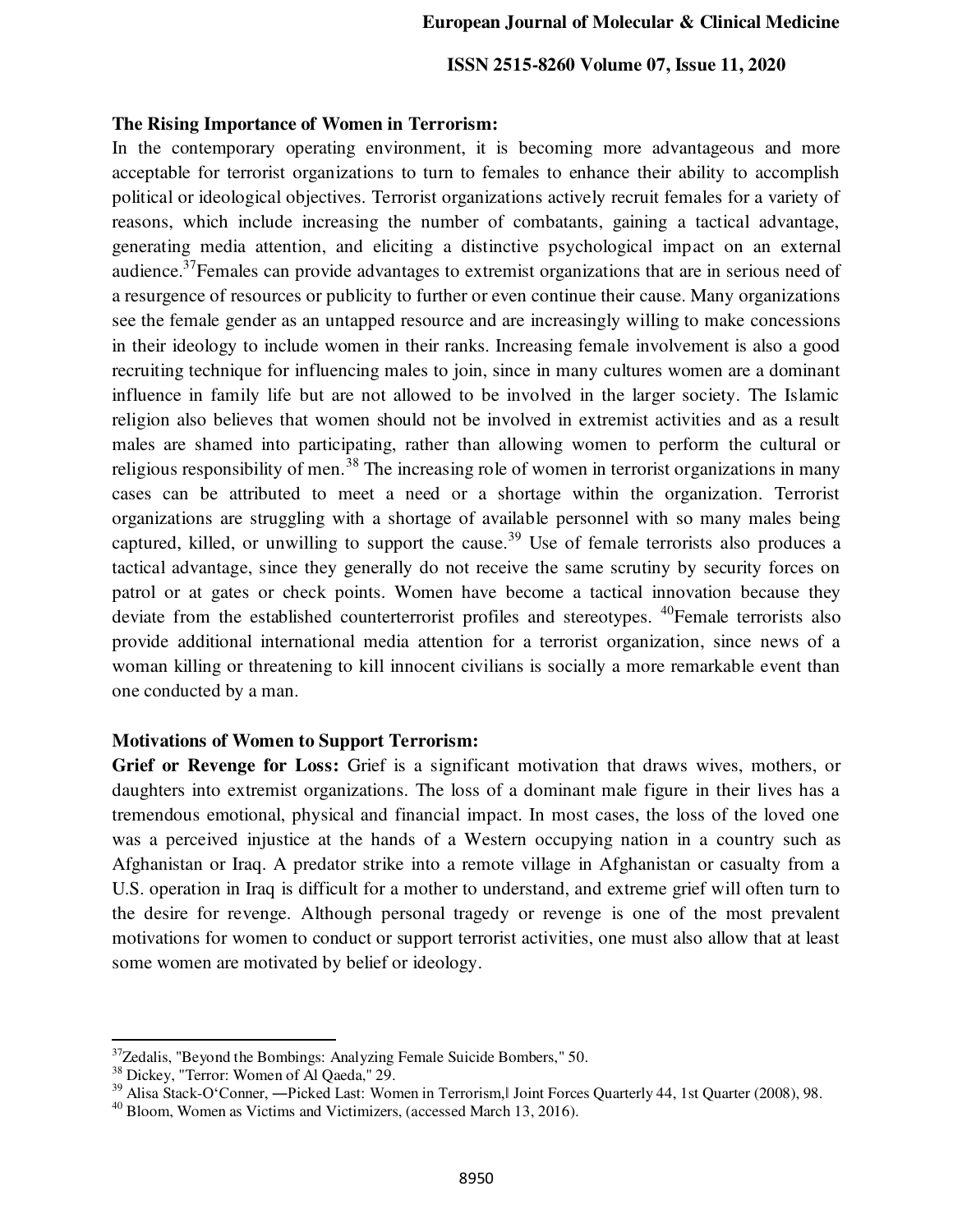#### **European Journal of Molecular & Clinical Medicine**

## **ISSN 2515-8260 Volume 07, Issue 11, 2020**

**Commitment to an Ideological Cause:** Woman have the same dedication as their male counterparts to a cause such as freedom for the oppressed or equality for the underprivileged. It has been shown through previous research that even if women had a significant grievance or other emotional motivation, the bottom line was their belief in the cause' they were fighting for and willingness to die so that political attention would be put on their people's suffering.<sup>41</sup> Although the societies they live in may not allow them to fill the same roles as men, they are no less a part of that society and can believe just as strongly in the social and cultural beliefs and values of the society. Religious and ethnic beliefs are often a touchstone for the motivation and commitment of females involved in terrorism.<sup>42</sup> An overwhelming desire to make significant changes to the current environment or ultimately achieve martyrdom led women to take drastic measures. Martyrdom is voluntarily accepting death to demonstrate the truth to nonbelievers and help facilitate proselytizing efforts.<sup>43</sup> Many women are drawn to terrorism to contribute to a cause that they believe in and this leads to females accepting martyrdom. Wafa al-Bas, an attempted suicide bomber, states, I love Allah, I love the land of Palestine and I am a member of Al-Aksa Brigades…my dream was to be a martyr. I believe in death…Since I was a little girl I wanted to carry out an attack.<sup>44</sup>

**Desire to Improve Social Status:** Female terrorists are often afforded an increase in their social status due to the position they hold within a terrorist organization.<sup>45</sup> Gaining equality with their male counterparts is a strong motivation to participate in terrorist activities. Many female terrorists view their cause and the subsequent violent acts as utopian and as a means to create a new society, not to restore a traditional way of life.<sup>46</sup> These liberal ideologies and the desire to elevate the status of females in society or to obtain opportunities for their children also provide the impetus to participate. Female terrorist are often motivated by violence, displacement, hunger, and lack of opportunities.

**Financial Hardship:** In addition to fueling grievances, the death of a husband, father or son can lead to a loss of economic support for an entire family. Women are often involved in terrorist activities to make up for this loss and support their families financially to provide basic subsistence requirements, including food and water. Women and children are the most

<sup>&</sup>lt;sup>41</sup> The Organization for Security and Co-operation in Europe, Female Suicide Terrorism - Consequences for Counter-Terrorism, 11.

<sup>&</sup>lt;sup>42</sup>Zedalis, Female Suicide Bombers, 42.

<sup>43</sup> Mahan, Terrorism in Perspective, 53.

<sup>&</sup>lt;sup>44</sup>Media Critiques, "Three Lessons from a Women Terrorist," Honest Reporting, (June 21, 2005),

http://www.honestreporting.com/articles/45884734/critiques/Three\_Lessons\_from\_a\_Woman\_Terrorist.asp.

 $^{45}$  Cindy D. Ness, "In the Name of the Cause." In Female Terrorism and Militancy: Agency, Utility and rganization, by Cindy D. Ness, (New York: Routledge, 2008), 17.

<sup>&</sup>lt;sup>46</sup> Mahan, Terrorism in Perspective, 255.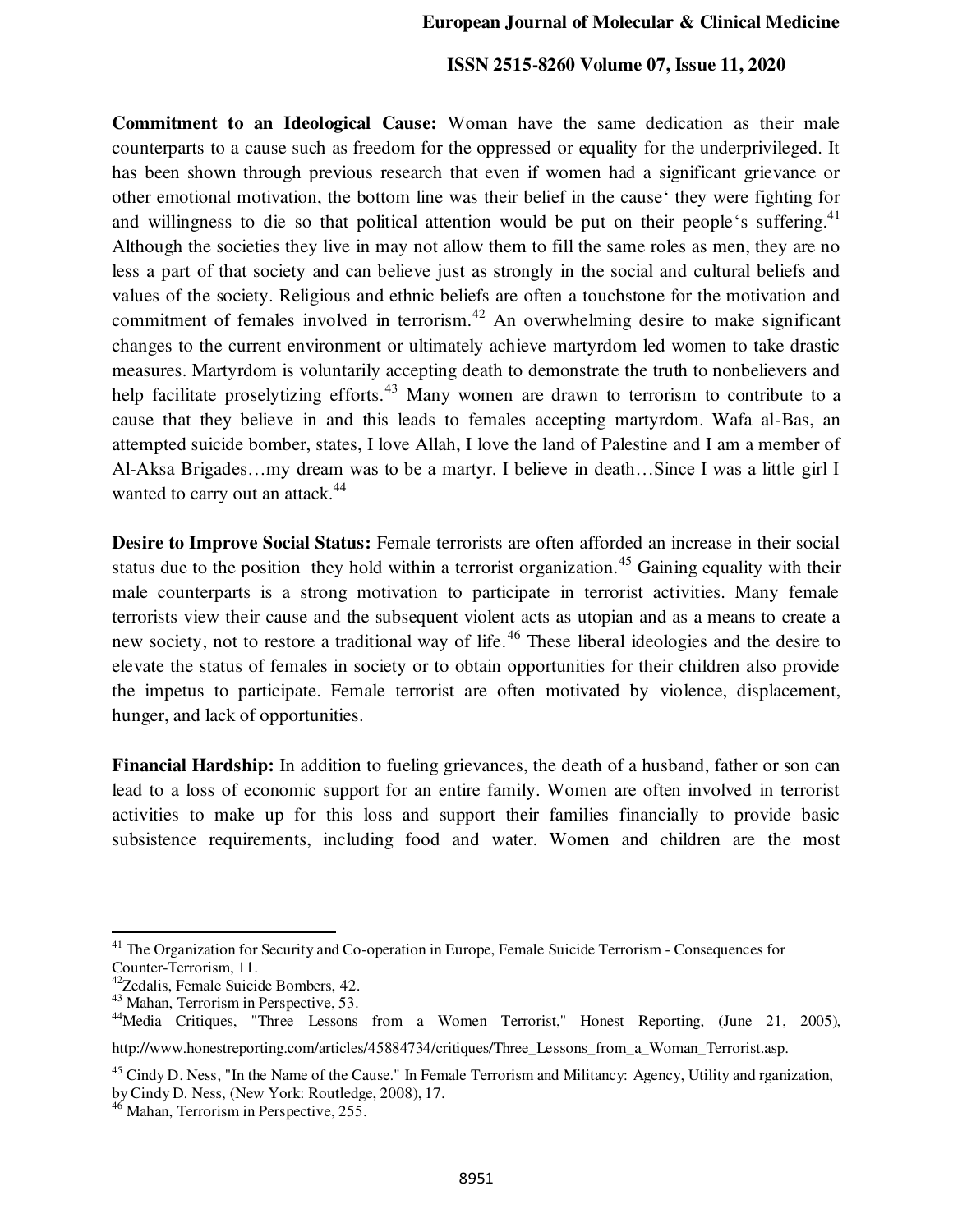impoverished demographic group in the world, leaving them as easy targets for terrorist organizations to recruit.<sup>47</sup>

Personal or Family Shame: Females will often join terrorist organizations as a way to reinvent themselves or to become pure again after an alleged sexual misconduct or a real sexual assault.<sup>48</sup>This category also includes examples of women who are married and are forcibly raped by acquaintances of their husbands to make them unfit as wives.<sup>49</sup>

**Protection of Self or Family:** Members of a population have many reasons to shelter terrorist organizations within their homes and villages. One motivation is that terrorist organizations often provide the basic security mechanism for local towns and villages. They often become the godfather or patriarch of a community, and will provide services and protection for supporters as long as they are loyal to the cause.<sup>50</sup>

## **Role of Females in Terrorism:**

֦

Women willingly and unwillingly fill a variety of roles within terrorist organizations. These roles include providing moral and logistics support, spying, executing terrorist attacks, and providing leadership. They act as Sympathizers, Spies, Warriors and Dominant Forces.Sympathizers provide basic logistics support to terrorist organizations, including money, time, sewing, food, supplies, safe haven, and sex to males in the organization. Spies play a more active role, and undertake missions such as running messages, gathering intelligence, or serving as decoys for the terrorist organization. These roles are critical to the ability of a terrorist organization to function and further their political agenda. The reality for sympathizers and spies is that if the terrorist organization is able to implement change, these women are unlikely to see their role change in society or receive benefits. Often females with family members in the terrorist organization fill these roles when their father, husband, brother, or son joins a terrorist group. Female warriors and dominant forces operate in a significantly more active and even leadership role. Warriors are trained to use weapons, make bombs, and to execute terrorist events.

<sup>&</sup>lt;sup>47</sup>Miemie Winn Byrd and Gretchen Decker, "Why the U.S. Should Gender It's Counterterrorism Strategy," Military Review 88, no. 4 (2008): 97.

<sup>48</sup>SitralegaMaunaguru, "Gendering Tamil Nationalism: The Construction of 'Women' in Projects of Protest and Control," In Unmaking the Nation: The Politics of Identity and History in Modern Sri Lanka,by Pradeep Jeganathan and Qadri Ismail, (Colombo: Social Scientists Association of Sri Lanka, 1995), 171.

<sup>&</sup>lt;sup>49</sup> Asian News International, "Al Qaeda Now Recruiting, Deploying Female Militants Across Europe,".

<sup>50</sup> Gabriela Rendon, ―How to Change the Culture of Terrorism,‖ Citizens Against Terror, February 8, 2007, http://citizensagainstterror.net/page/index/206.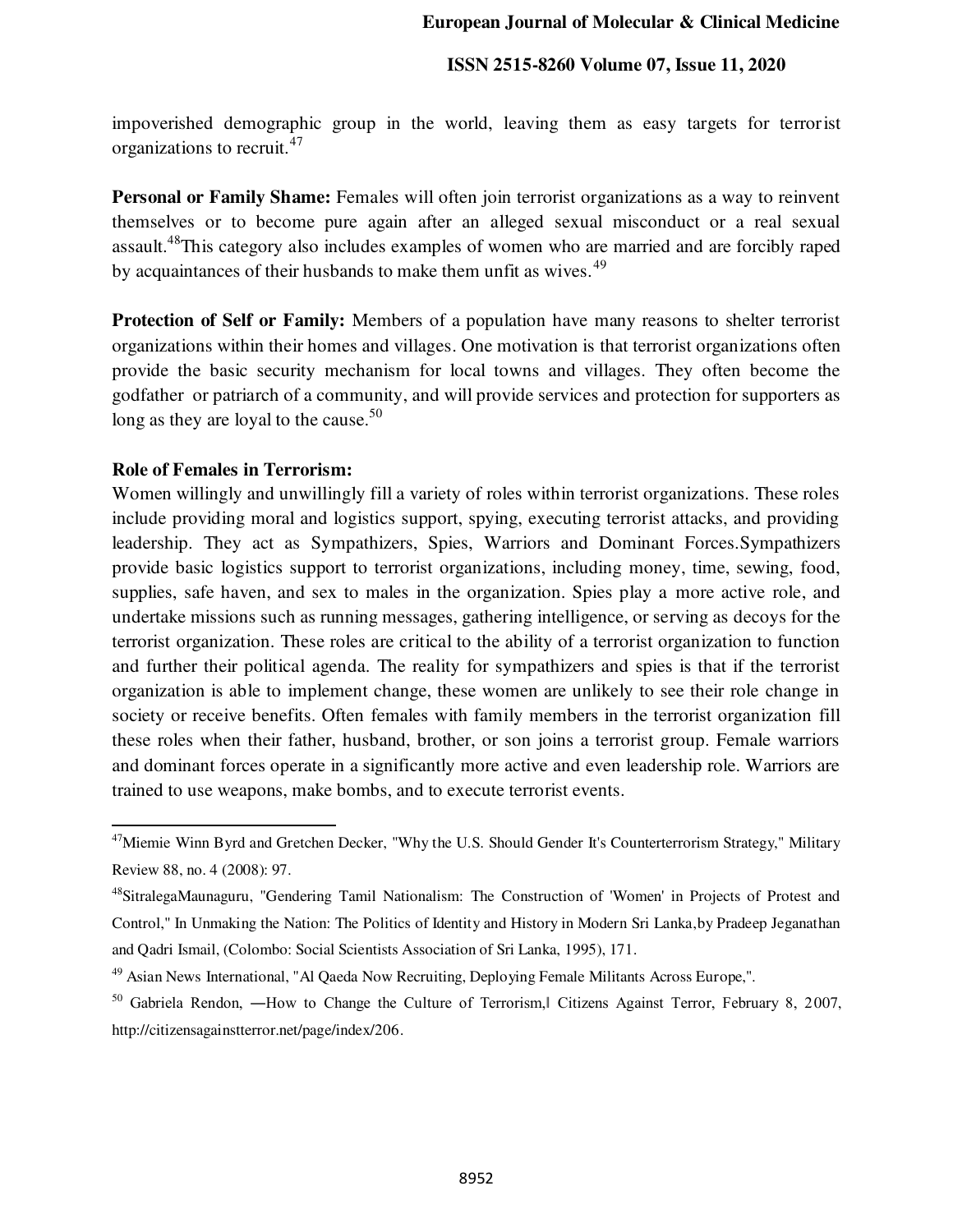## **Methods Used to Recruit Women into Terrorism:**

**Appeal to Ideology:** A call to action against a perceived injustice has the same draw to women as it does on men. Some claim women are often more interested in causing change since they have the most to gain from sweeping reforms to the political or ideological environment. Women are easily enlisted by a terrorist group that pretends to know what must be changed, that want to change it here and now, and that on the way to change allows women to manifest precisely those maternalsacrificial qualities that for centuries constituted recognition of her identity.<sup>51</sup> There are also a growing number of individuals that support the belief that Jihad is an obligation for women as much as it is for men. Aliyya Mustafa Mubarak assembled a list of 67 women who according to her ―fought in the wars of Prophet Muhammad or immediately afterword in the great Islamic conquests.<sup>52</sup>

**Targeting of Personal Relationships:** Women are often recruited into extremist organizations as a result of their relationship with a father, husband, brother, or son. These women usually come from a highly patriarchal society which expects them to obey men and never question their judgment. This oppressive control makes it very easy for females to be recruited into terrorist organizations since they must follow the decisions made by male family members. Females also may choose to follow a friend, boyfriend or lover into a terrorist organization, and this devotion to another person is often the only reason for their involvement.<sup>53</sup>

**Emotional Coercion:** Causing shame is another prevalent technique used by terrorist organizations to coerce women to support their cause. In many cultures, Islam has a very strict view on what is acceptable behavior for women. Women that are considered soiled or damaged goods are easy targets for terrorist organizations to recruit since they are shunned from society. There are cases of militants marrying women and allowing other militants to rape them. The dishonor and rejection experienced by women makes them susceptible to recruitment or even forcible coercion by a terrorist organization to be used as suicide bombers.<sup>54</sup>

**Internet Campaigns:** The internet is a growing resource for terrorist organizations to recruit females to extremist activities. Websites educate women about how they can become more involved in ideological causes and provide support to those already involved in terrorism. These websites provide women specific instructions on providing medical care to wounded mujahedeen in twelve specific areas including resuscitation, applying a tourniquet, and treating gunshot wounds.<sup>55</sup>

<sup>&</sup>lt;sup>51</sup>Luisella De Cataldo Neuberger, TizianaValentini, and Jo Campling, Women and Terrorism, (New York: St Martin's Press, 1996), 85.

<sup>&</sup>lt;sup>52</sup> David Cook, "Women Fighting in Jihad?" In Female Terrorism and Militancy: Agency, Utility and Organization, by Cindy D. Ness, 37-49, (New York: Routledge, 2008), 38.

<sup>53</sup> Bloom, Women as Victims and Victimizers.

<sup>54</sup> Asian News International, "Al Qaeda Now Recruiting, Deploying Female Militants Across Europe,".

<sup>55</sup>Bakier, "Jihadis Provide Internet Training for Female Mujahideen," 1.